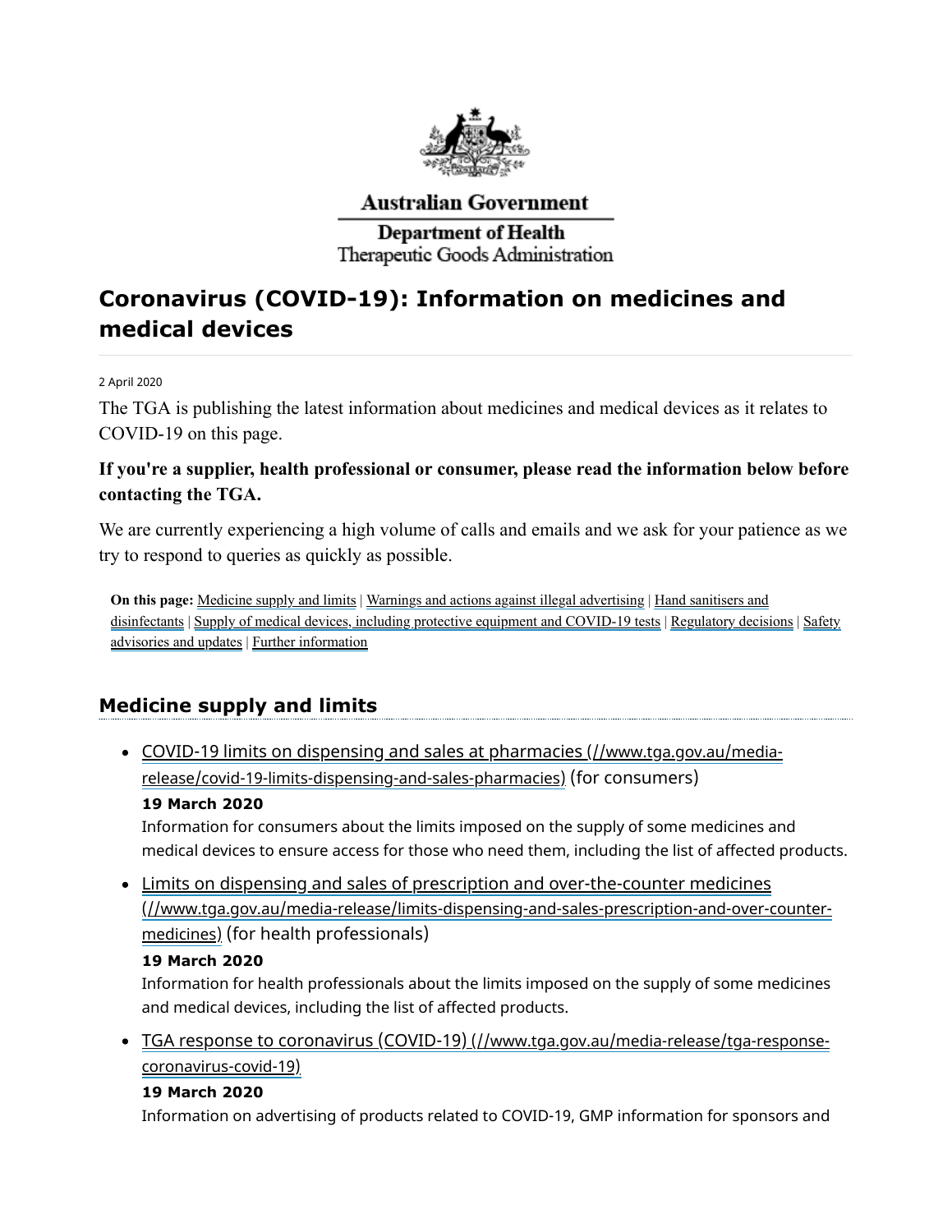manufacturers and access to coronavirus tests, medicines and vaccines, including medicine shortages.

# TGA cautions against over-buying medicines (//www.tga.gov.au/media-release/tga[cautions-against-over-buying-medicines\)](https://www.tga.gov.au/media-release/tga-cautions-against-over-buying-medicines)

### **16 March 2020**

The TGA's response to reports of local-level out-of-stocks in some pharmacies due to over-buying.

# <span id="page-1-0"></span>**Warnings and actions against illegal advertising**

Warning to consumers and advertisers about COVID-19 testing (//www.tga.gov.au/media[release/warning-consumers-and-advertisers-about-covid-19-test-kits\)](https://www.tga.gov.au/media-release/warning-consumers-and-advertisers-about-covid-19-test-kits)

#### **1 April 2020**

COVID-19 tests must be done under the direction of a health professional. The advertising and sale of home tests is prohibited.

Oxymed Australia Pty Ltd fined \$63,000 for alleged advertising breaches [\(//www.tga.gov.au/media-release/oxymed-australia-pty-ltd-fined-63000-alleged-advertising](https://www.tga.gov.au/media-release/oxymed-australia-pty-ltd-fined-63000-alleged-advertising-breaches)breaches)

### **27 March 2020**

The alleged contraventions relate to the advertising of hyperbaric oxygen therapy chambers, not included in the ARTG.

• TGA issues warning about illegal advertising relating to COVID-19 [\(//www.tga.gov.au/media-release/tga-issues-warning-about-illegal-advertising-relating-covid-](https://www.tga.gov.au/media-release/tga-issues-warning-about-illegal-advertising-relating-covid-19)19)

### **24 March 2020**

The TGA will take action in relation to the illegal advertising of therapeutic goods, including those that make false and misleading claims about preventing or curing COVID-19.

• Warning about products claiming to treat or prevent the novel coronavirus [\(//www.tga.gov.au/media-release/warning-about-products-claiming-treat-or-prevent-novel](https://www.tga.gov.au/media-release/warning-about-products-claiming-treat-or-prevent-novel-coronavirus)coronavirus)

### **7 February 2020**

Information for advertisers and consumers relating to ads for therapeutic goods that claim to treat or prevent COVID-19, including specific advertising requirements and consequences for noncompliance.

# <span id="page-1-1"></span>**Hand sanitisers and disinfectants**

Advertising claims and hand sanitisers [\(//www.tga.gov.au/covid-19-update-advertising](https://www.tga.gov.au/covid-19-update-advertising-claims-and-hand-sanitisers)claims-and-hand-sanitisers)

### **30 March 2020**

A reminder that sponsors cannot make therapeutic use claims that refer to COVID-19.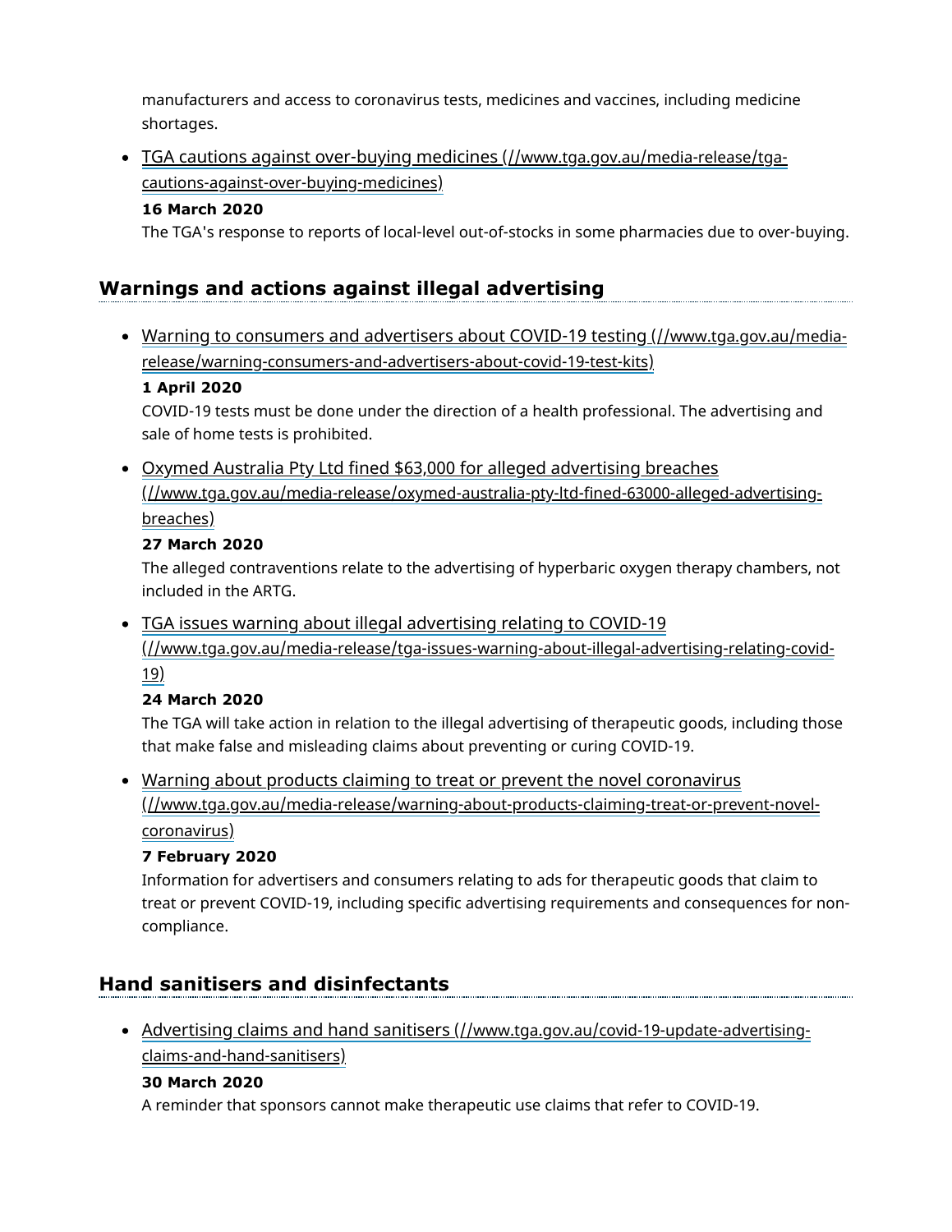• Hand sanitisers and COVID-19 [\(//www.tga.gov.au/hand-sanitisers-and-covid-19\)](https://www.tga.gov.au/hand-sanitisers-and-covid-19) **29 March 2020**

Information for sponsors, manufacturers and consumers on the appropriate use of hand sanitisers, how they are regulated in Australia and how to supply them.

• Requlation of disinfectants: Information for sponsors and manufacturers [\(//www.tga.gov.au/regulation-cleaners-and-disinfectants-information-sponsors-and](https://www.tga.gov.au/regulation-cleaners-and-disinfectants-information-sponsors-and-manufacturers)manufacturers)

#### **27 March 2020**

There is significant interest from potential sponsors and manufacturers to understand how disinfectants are regulated and how to supply them.

Appropriate use of disinfectants: Information for consumers, health professionals and healthcare facilities [\(//www.tga.gov.au/appropriate-use-disinfectants-information-consumers](https://www.tga.gov.au/appropriate-use-disinfectants-information-consumers-health-professionals-and-healthcare-facilities)health-professionals-and-healthcare-facilities)

#### **27 March 2020**

We have identified disinfectants as being critical in preventing the spread of COVID-19. This information provides advice on how to use disinfectants properly.

• Surrogate viruses for use in disinfectant efficacy tests to justify claims against COVID-19 [\(//www.tga.gov.au/surrogate-viruses-use-disinfectant-efficacy-tests-justify-claims-against-covid-](https://www.tga.gov.au/surrogate-viruses-use-disinfectant-efficacy-tests-justify-claims-against-covid-19)19)

# **20 March 2020**

For sponsors and manufacturers wishing to make label claims of efficacy against COVID-19 for products that are either hard surface disinfectants or disinfectants that are medical devices.

# <span id="page-2-0"></span>**Supply of medical devices, including protective equipment and COVID-19 tests**

• COVID-19 test kits included on the ARTG for legal supply in Australia [\(//www.tga.gov.au/covid-19-test-kits-included-artg-legal-supply-australia\)](https://www.tga.gov.au/covid-19-test-kits-included-artg-legal-supply-australia) **2 April 2020**

A list of tests approved for inclusion on the Australian Register of Therapeutic Goods (ARTG).

Expedited COVID-19 medical device application process (//www.tga.gov.au/expedited[covid-19-medical-device-application-process\)](https://www.tga.gov.au/expedited-covid-19-medical-device-application-process)

#### **31 March 2020**

All applications in relation to COVID-19 are being expedited as a matter of priority (separate to the Priority Review pathway).

• Legal supply of COVID-19 test kits [\(//www.tga.gov.au/legal-supply-covid-19-test-kits\)](https://www.tga.gov.au/legal-supply-covid-19-test-kits) **30 March 2020**

This is current advice relating to the supply of in vitro diagnostic medical devices for the detection of COVID-19/SARS-CoV-2 infections.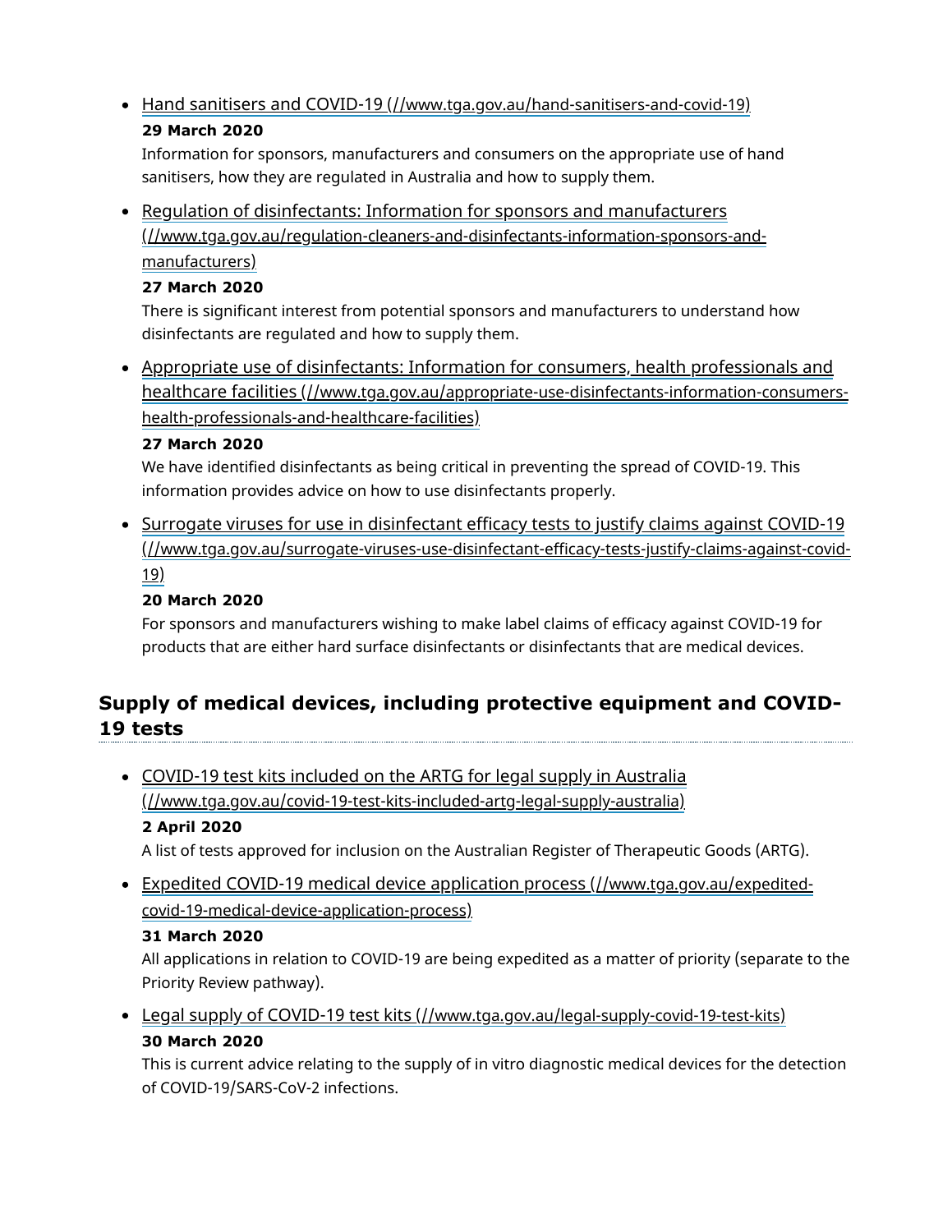COVID-19 advice on surgical masks and gowns [\(//www.tga.gov.au/media-release/covid-19](https://www.tga.gov.au/media-release/covid-19-advice-surgical-masks-and-gowns) advice-surgical-masks-and-gowns)

### **23 March 2020**

Information relating to surgical masks and gowns to assist healthcare organisations as they update their operating procedures during the outbreak.

• Supplying COVID-19 tests [\(//www.tga.gov.au/media-release/supplying-covid-19-tests\)](https://www.tga.gov.au/media-release/supplying-covid-19-tests) **20 March 2020**

Information for sponsors regarding the supply of COVID-19 tests, including advice for those sponsors new to therapeutic goods regulation in Australia.

# <span id="page-3-0"></span>**Regulatory decisions**

• Physical samples for batch release not required: a reminder for sponsors of biosimilars and biological medicines [\(//www.tga.gov.au/physical-samples-batch-release-not-required](https://www.tga.gov.au/physical-samples-batch-release-not-required-reminder-sponsors-biosimilars-and-biological-medicines)reminder-sponsors-biosimilars-and-biological-medicines)

#### **27 March 2020**

A change in process to facilitate batch release of biological medicines during the COVID-19 pandemic.

• Public notice of an amendment to the current Poison Standard [\(//www.tga.gov.au/scheduling-decision-final/notice-amendment-current-poisons-standard](https://www.tga.gov.au/scheduling-decision-final/notice-amendment-current-poisons-standard-under-paragraph-52d2a-therapeutic-goods-act-1989)under-paragraph-52d2a-therapeutic-goods-act-1989)

#### **24 March 2020**

Amendments in relation to hydroxychloroquine and salbutamol.

Exemption for coronavirus (COVID-19) medical devices (//www.tga.gov.au/exemption[coronavirus-covid-19-medical-devices\)](https://www.tga.gov.au/exemption-coronavirus-covid-19-medical-devices)

#### **24 March 2020**

Announcement that certain medical devices for the diagnosis and treatment of COVID-19 will be exempt from various provisions of the therapeutic goods act to facilitate necessary access.

• TGA suspends overseas GMP inspections and QMS audits until further notice [\(//www.tga.gov.au/media-release/tga-suspends-overseas-gmp-inspections-and-qms-audits](https://www.tga.gov.au/media-release/tga-suspends-overseas-gmp-inspections-and-qms-audits-until-further-notice)until-further-notice)

#### **19 March 2020**

Information for manufacturers of therapeutic goods about the suspension of all overseas GMP (Good Manufacturing Practice) inspections and QMS (Quality Management System) audits.

# <span id="page-3-1"></span>**Safety advisories and updates**

Clinical trial processes [\(//www.tga.gov.au/clinical-trial-processes\)](https://www.tga.gov.au/clinical-trial-processes)

#### **31 March 2020**

Clarification about the clinical trial process as it relates to COVID-19.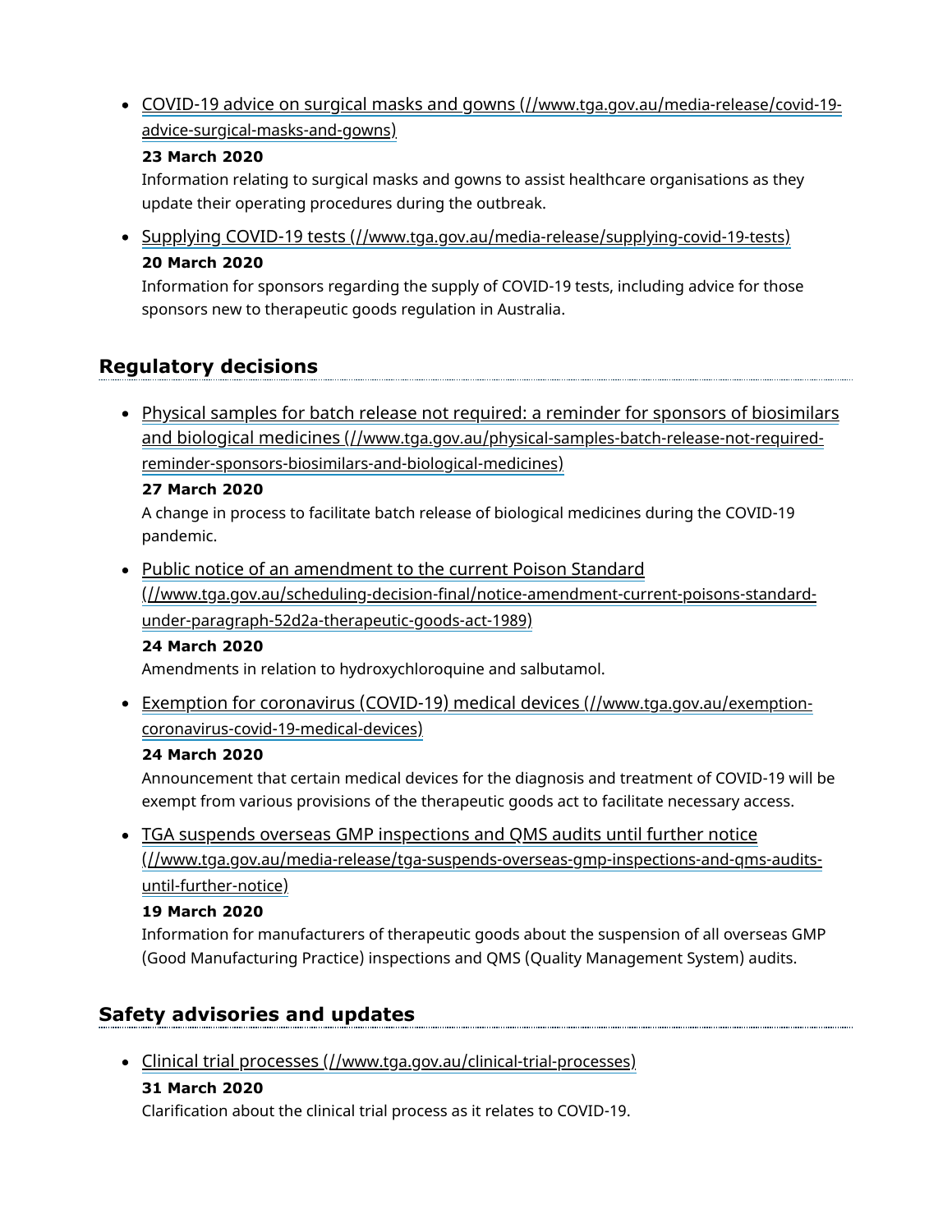• No evidence to support intravenous high-dose vitamin C in the management of COVID-19 [\(//www.tga.gov.au/alert/no-evidence-support-intravenous-high-dose-vitamin-c](https://www.tga.gov.au/alert/no-evidence-support-intravenous-high-dose-vitamin-c-management-covid-19)management-covid-19)

## **27 March 2020**

We have investigated a report that intravenous high-dose vitamin C may be beneficial in the management of COVID-19.

• How COVID-19 testing works [\(//www.tga.gov.au/how-testing-works-covid-19\)](https://www.tga.gov.au/how-testing-works-covid-19) **27 March 2020**

Information for consumers on how we test for COVID-19 in Australia.

COVID-19 testing in Australia: information for health professionals [\(//www.tga.gov.au/covid-19-testing-australia-information-health-professionals\)](https://www.tga.gov.au/covid-19-testing-australia-information-health-professionals)

# **27 March 2020**

Information on the two types of COVID-19 tests (nucleic acid/PCR and serology antibody tests), including test performance.

COVID-19 information for clinicians on ventilators and alternative strategies when in short supply [\(//www.tga.gov.au/covid-19-information-clinicians-ventilators-and-alternative](https://www.tga.gov.au/covid-19-information-clinicians-ventilators-and-alternative-strategies-when-short-supply)strategies-when-short-supply)

# **26 March 2020**

The TGA has been involved in exploring ways to further increase supply of ventilators when and where they are needed.

• New restrictions on prescribing hydroxychloroquine for COVID-19 [\(//www.tga.gov.au/alert/new-restrictions-prescribing-hydroxychloroquine-covid-19\)](https://www.tga.gov.au/alert/new-restrictions-prescribing-hydroxychloroquine-covid-19)

# **24 March 2020**

Only certain types of specialists will be able to prescribe hydroxychloroquine to new patients.

• No evidence to support claims ibuprofen worsens COVID-19 symptoms [\(//www.tga.gov.au/alert/no-evidence-support-claims-ibuprofen-worsens-covid-19-symptoms\)](https://www.tga.gov.au/alert/no-evidence-support-claims-ibuprofen-worsens-covid-19-symptoms) **20 March 2020**

Clarifying there is currently no evidence to support a link between ibuprofen and worsening COVID-19 symptoms.

# <span id="page-4-0"></span>**Further information**

If you have further questions about medicines and medical devices relating to COVID-19, you can contact the TGA Info line on 1800 020 653.

Please bear with us as we work through high call volumes.

You may also choose to subscribe to the TGA Update email list (//www.tga.gov.au/tga-update-emaillist) [for same-day notifications of new media releases, and follow the TGA Facebook](https://www.tga.gov.au/tga-update-email-list)

(https://www.facebook.com/TGAgovau/), LinkedIn [\(https://www.linkedin.com/company/therapeutic-goods-](https://www.linkedin.com/company/therapeutic-goods-administration/)